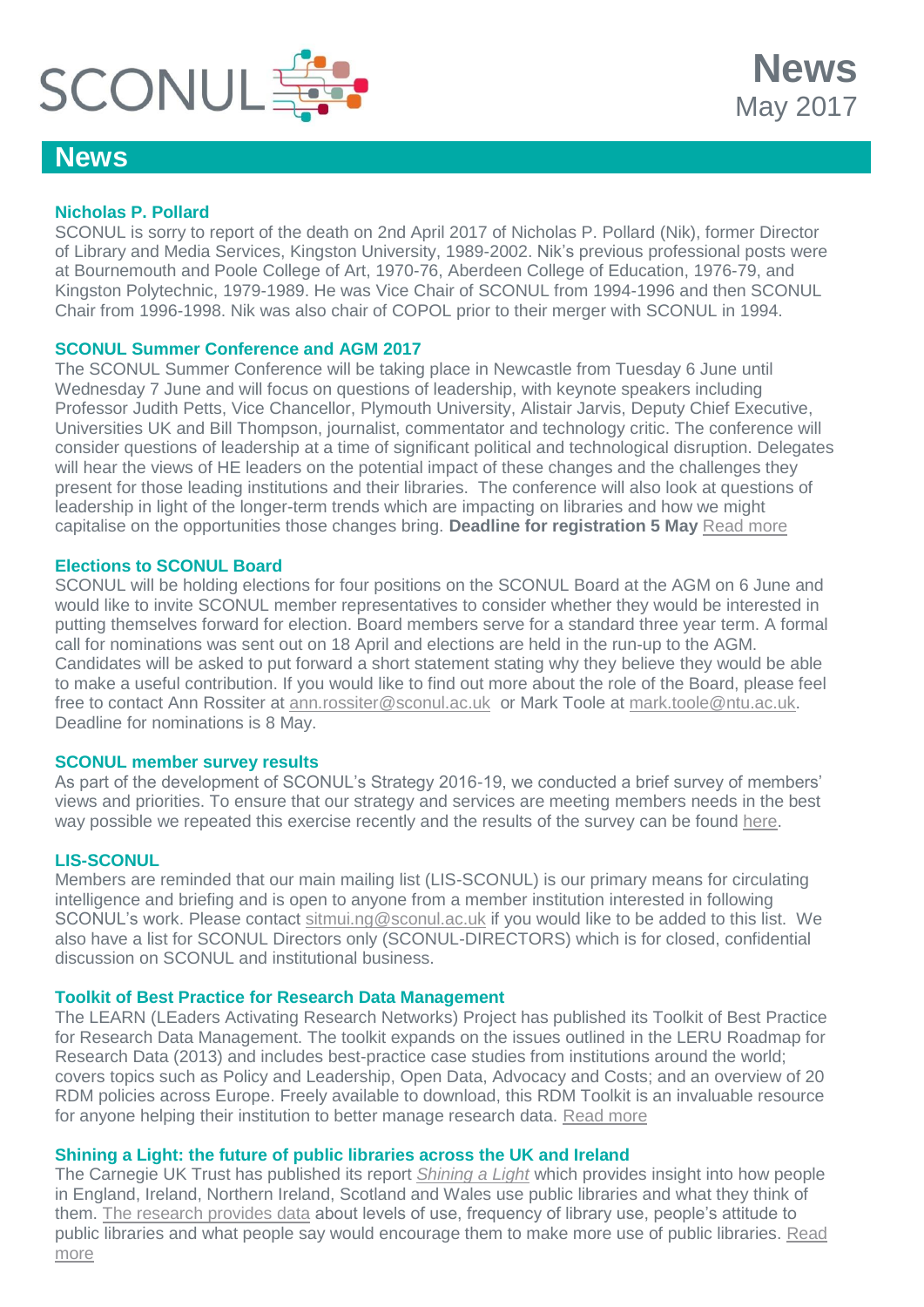# **Appointments and job opportunities**

If you have moved to a new role or institution or have any senior job opportunities that you would like us to include, please e-mail [SitMui.Ng@sconul.ac.uk.](mailto:SitMui.Ng@sconul.ac.uk)

#### **Appointment: University of Portsmouth**

Kath Shakespeare has been appointed to the post of Associate University Librarian (Research and Online Services). Kath was previously User Services Team Leader at the University of Portsmouth

#### **Vacancy: Head of Skills, Library & Student Support Services, Sheffield Hallam University**

The Directorate of Library & Student Support Services at Sheffield Hallam University is looking to appoint a Head of Skills. **Closing date 8 May** [Read more](https://peopleportal.shu.ac.uk/pls/shlive18recruit/erq_jobspec_version_4.display_form)

#### **Vacancy: Deputy Director of Libraries, Research and Learning Resources, University of Nottingham**

University of Nottingham are looking to appoint an outstanding and exceptionally talented leader to join the University of Nottingham, Libraries, Research and Learning Resources (LRLR) department as the Deputy Director of LRLR. **Closing date 24 May** [Read more](https://www.nottingham.ac.uk/jobs/currentvacancies/ref/LD126217)

#### **Vacancy: Director of Information Services (CIO), Heriot-Watt University**

Heriot Watt University is recruiting a Director of Information Services. Reporting to the Secretary of the University, you will be responsible for the development of the University's IS strategy, its implementation and the management and delivery of modern Information Services. **Closing date 26 May** [Read more](http://www.dixonwalter.co.uk/vacancies/heriotwatt)

### **Events**

A calendar of events for HE library directors in the UK, Ireland, and abroad is published on the SCONUL website. The dates of important internal and external meetings are also captured on the calendar. If you would like SCONUL to include any events that may be of interest to directors, please email [sconul@sconul.ac.uk.](mailto:sconul@sconul.ac.uk) [Read more](http://www.sconul.ac.uk/page/events-calendar-0)

**[LEARN Final Conference, Managing the Data Deluge: roles and responsibilities for your](http://learn-rdm.eu/en/about/)  [institution, London, 5 May](http://learn-rdm.eu/en/about/)**

**[Webcast: Talking Points: Strategies for Building Collaborative Partnerships at the Intersections,](https://www.eventbrite.co.uk/e/intersections-of-scholarly-communication-and-information-literacy-tickets-31316034101?aff=eac2)  [5 May 15.00hrs](https://www.eventbrite.co.uk/e/intersections-of-scholarly-communication-and-information-literacy-tickets-31316034101?aff=eac2)**

**[Lead on: develop your Student Services leadership skills, Liverpool, 12 May](http://www.amosshe.org.uk/event-2473199)**

**Higher Education and International Students - [Maintaining a Competitive Advantage, Student](http://www.policy-uk.com/event/2537/?g=437608)  [Experience and Preparing for Brexit, London 17 May](http://www.policy-uk.com/event/2537/?g=437608)**

**[A new vision for the future of public libraries: progress, strategy, innovation and collaboration,](http://www.publicpolicyexchange.co.uk/events/HE18-PPE?ss=em&tg=1a)  [London, 18 May](http://www.publicpolicyexchange.co.uk/events/HE18-PPE?ss=em&tg=1a)**

**[The North West HE Cross Institutional Action Learning Project, Liverpool, 19 May 2017](http://actionlearn.weebly.com/)**

**[UKeiG Training: Open Access, Open Data, Open Science: Anatomy of a disruptive technology,](https://www.cilip.org.uk/uk-einformation-group/events/ukeig-training-open-access-open-data-open-science-anatomy-disruptive-technology-0)  [London, 24 May](https://www.cilip.org.uk/uk-einformation-group/events/ukeig-training-open-access-open-data-open-science-anatomy-disruptive-technology-0)**

**[UCISA DCG Spotlight on digital capabilities: Student futures –](https://www.ucisa.ac.uk/groups/dcg/Events/2017/digcaps3) equipping students to thrive in the digital era, [Southampton, 24-25 May](https://www.ucisa.ac.uk/groups/dcg/Events/2017/digcaps3)**

**[FOLIO Information Day, Aberdeen, 25 May](https://www.eventbrite.com/e/folio-information-day-may-25-tickets-32659355010)**